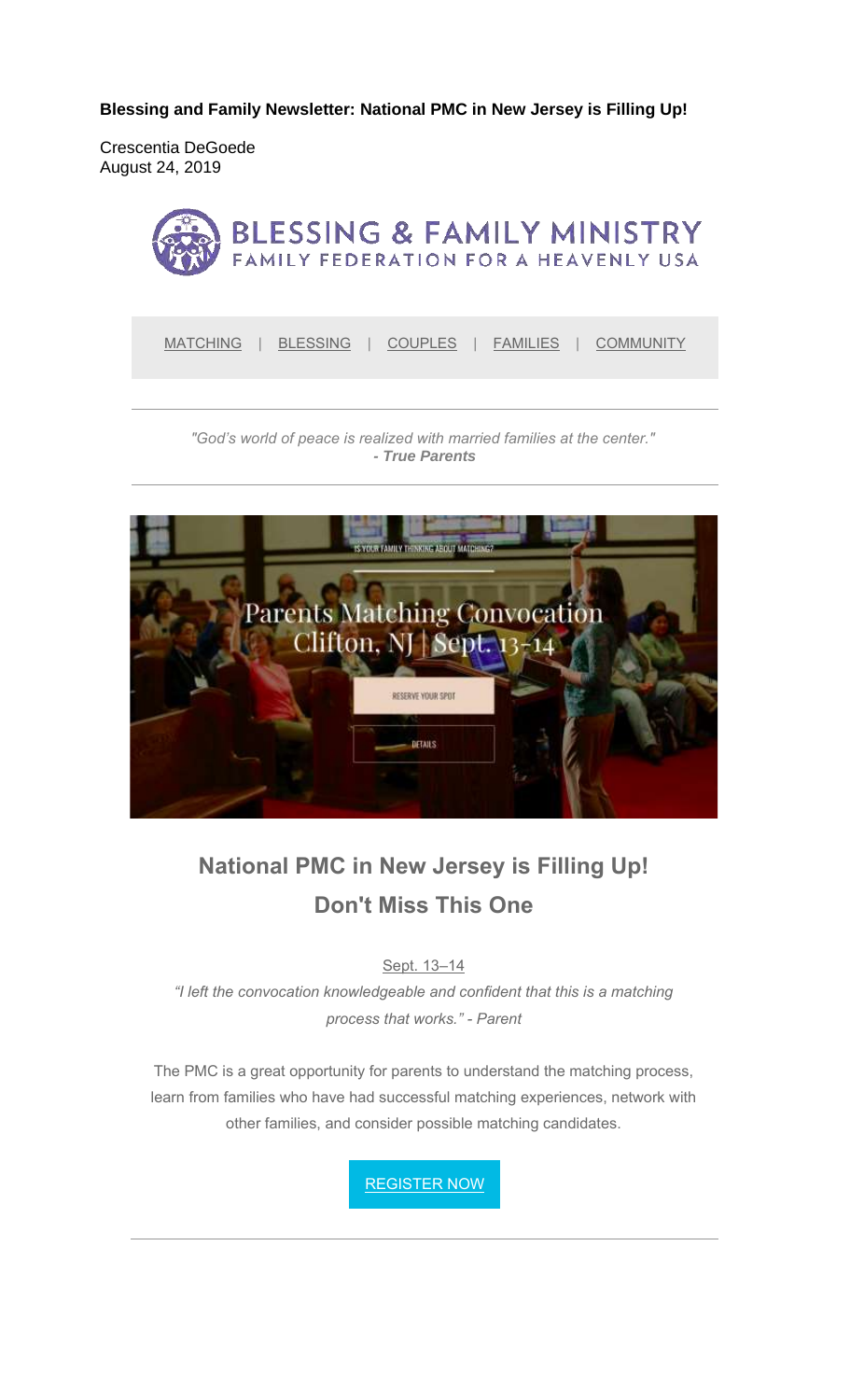

#### **Video: How to Prepare Your Matching Profile**

Marjorie Buessing explains how to prepare your matching profile to grab the attention of your target audience...

WATCH VIDEO



## **Be Displayed at the PMC!—Create a Profile on BFMatch,org**

Be sure to get yourself out there before the upcoming PMC by completing your Matching Profile before September 1!

**START YOUR PROFILE** 



### **Article: The Difference Between Criticism and Complaint—And Why it Matters in Your Marriage**

Marriage experts agree that habitual criticism can erode the very foundation of a marriage. This is why it's important to understand the difference between criticism and complaint, and to learn how to communicate our grievances to our spouses in constructive ways...

READ ARTICLE